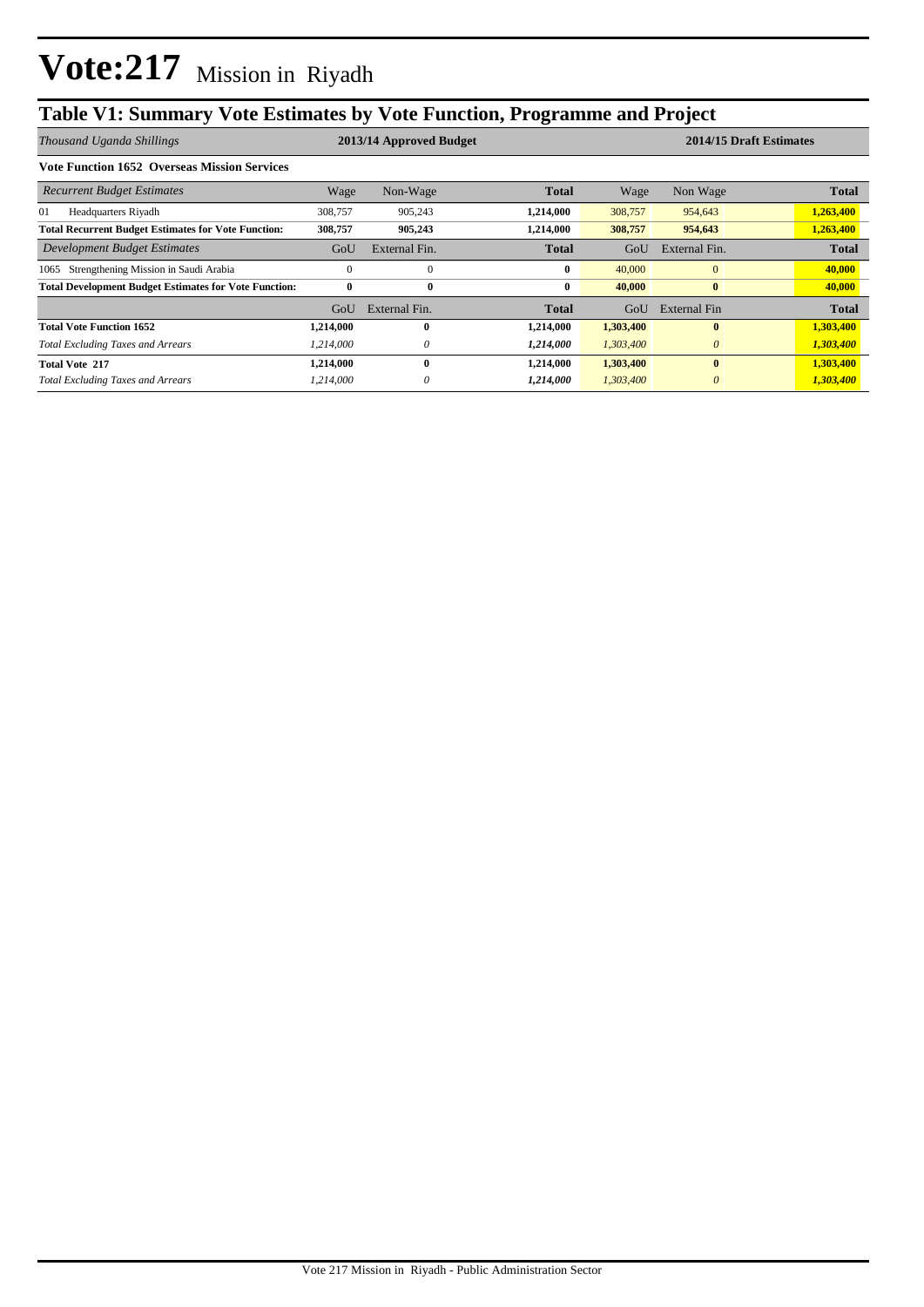# **Vote:217** Mission in Riyadh

## **Table V2: Summary Vote Estimates by Item**

| Thousand Uganda Shillings                               | 2013/14 Approved Budget |                       |              | 2014/15 Draft Estimates |                       |                         |  |
|---------------------------------------------------------|-------------------------|-----------------------|--------------|-------------------------|-----------------------|-------------------------|--|
|                                                         | GoU                     | External Fin.         | <b>Total</b> |                         | GoU External Fin.     | <b>Total</b>            |  |
| <b>Employees, Goods and Services (Outputs Provided)</b> | 1,214,000               | 0                     | 1,214,000    | 1,263,400               | $\boldsymbol{\theta}$ | 1,263,400               |  |
| 211103 Allowances                                       | 332,320                 | $\mathbf{0}$          | 332,320      | 389,720                 | $\overline{0}$        | 389,720                 |  |
| 211105 Missions staff salaries                          | 308,757                 | $\mathbf{0}$          | 308,757      | 308,757                 | $\overline{0}$        | 308,757                 |  |
| 212101 Social Security Contributions                    | 13,100                  | $\mathbf{0}$          | 13,100       | $\mathbf{0}$            | $\overline{0}$        | $\overline{\mathbf{0}}$ |  |
| 212201 Social Security Contributions                    | $\Omega$                | $\Omega$              | $\bf{0}$     | 13,100                  | $\overline{0}$        | 13,100                  |  |
| 213001 Medical expenses (To employees)                  | 50,200                  | $\mathbf{0}$          | 50,200       | 50,200                  | $\overline{0}$        | 50,200                  |  |
| 221001 Advertising and Public Relations                 | 5,620                   | $\mathbf{0}$          | 5,620        | 5,620                   | $\overline{0}$        | 5,620                   |  |
| 221005 Hire of Venue (chairs, projector, etc)           | 4,000                   | $\boldsymbol{0}$      | 4,000        | 4,000                   | $\overline{0}$        | 4,000                   |  |
| 221007 Books, Periodicals & Newspapers                  | 4,345                   | $\boldsymbol{0}$      | 4,345        | 4,345                   | $\mathbf{0}$          | 4,345                   |  |
| 221009 Welfare and Entertainment                        | 3,500                   | $\mathbf{0}$          | 3,500        | 3,500                   | $\overline{0}$        | 3,500                   |  |
| 221011 Printing, Stationery, Photocopying and Binding   | 8,690                   | $\mathbf{0}$          | 8,690        | 8,690                   | $\overline{0}$        | 8,690                   |  |
| 221012 Small Office Equipment                           | 4,345                   | $\mathbf{0}$          | 4,345        | 4,345                   | $\overline{0}$        | 4,345                   |  |
| 222001 Telecommunications                               | 26,000                  | $\mathbf{0}$          | 26,000       | 26,000                  | $\overline{0}$        | 26,000                  |  |
| 222002 Postage and Courier                              | 17,243                  | $\mathbf{0}$          | 17,243       | 17,243                  | $\overline{0}$        | 17,243                  |  |
| 222003 Information and communications technology (ICT)  | 3,000                   | $\mathbf{0}$          | 3,000        | 3,000                   | $\overline{0}$        | 3,000                   |  |
| 223001 Property Expenses                                | 3,300                   | $\mathbf{0}$          | 3,300        | 3,300                   | $\overline{0}$        | 3,300                   |  |
| 223003 Rent - (Produced Assets) to private entities     | 253,020                 | $\mathbf{0}$          | 253,020      | 253,020                 | $\overline{0}$        | 253,020                 |  |
| 223005 Electricity                                      | 15,600                  | $\mathbf{0}$          | 15,600       | 15,600                  | $\overline{0}$        | 15,600                  |  |
| 223006 Water                                            | 4,000                   | $\mathbf{0}$          | 4,000        | 4,000                   | $\overline{0}$        | 4,000                   |  |
| 223007 Other Utilities- (fuel, gas, firewood, charcoal) | 2,000                   | $\boldsymbol{0}$      | 2,000        | 2,000                   | $\overline{0}$        | 2,000                   |  |
| 226001 Insurances                                       | 8,000                   | $\mathbf{0}$          | 8,000        | 8,000                   | $\overline{0}$        | 8,000                   |  |
| 227001 Travel inland                                    | 40,000                  | $\mathbf{0}$          | 40,000       | 40,000                  | $\overline{0}$        | 40,000                  |  |
| 227002 Travel abroad                                    | 50,000                  | $\mathbf{0}$          | 50,000       | 50,000                  | $\overline{0}$        | 50,000                  |  |
| 227003 Carriage, Haulage, Freight and transport hire    | 17,380                  | $\mathbf{0}$          | 17,380       | 17,380                  | $\overline{0}$        | 17,380                  |  |
| 227004 Fuel, Lubricants and Oils                        | 17,380                  | $\mathbf{0}$          | 17,380       | 9,380                   | $\overline{0}$        | 9,380                   |  |
| 228002 Maintenance - Vehicles                           | 14,000                  | $\mathbf{0}$          | 14,000       | 14,000                  | $\overline{0}$        | 14,000                  |  |
| 228003 Maintenance - Machinery, Equipment & Furniture   | 5,000                   | $\boldsymbol{0}$      | 5,000        | 5,000                   | $\overline{0}$        | 5,000                   |  |
| 228004 Maintenance - Other                              | 3,200                   | $\boldsymbol{0}$      | 3,200        | 3,200                   | $\boldsymbol{0}$      | 3,200                   |  |
| <b>Investment</b> (Capital Purchases)                   | 0                       | $\boldsymbol{\theta}$ | 0            | 40,000                  | $\boldsymbol{\theta}$ | 40,000                  |  |
| 231005 Machinery and equipment                          | $\mathbf{0}$            | $\mathbf{0}$          | $\bf{0}$     | 40,000                  | $\boldsymbol{0}$      | 40,000                  |  |
| <b>Grand Total Vote 217</b>                             | 1,214,000               | $\bf{0}$              | 1,214,000    | 1,303,400               | $\bf{0}$              | 1,303,400               |  |
| <b>Total Excluding Taxes and Arrears</b>                | 1,214,000               | $\theta$              | 1,214,000    | 1,303,400               | $\theta$              | 1,303,400               |  |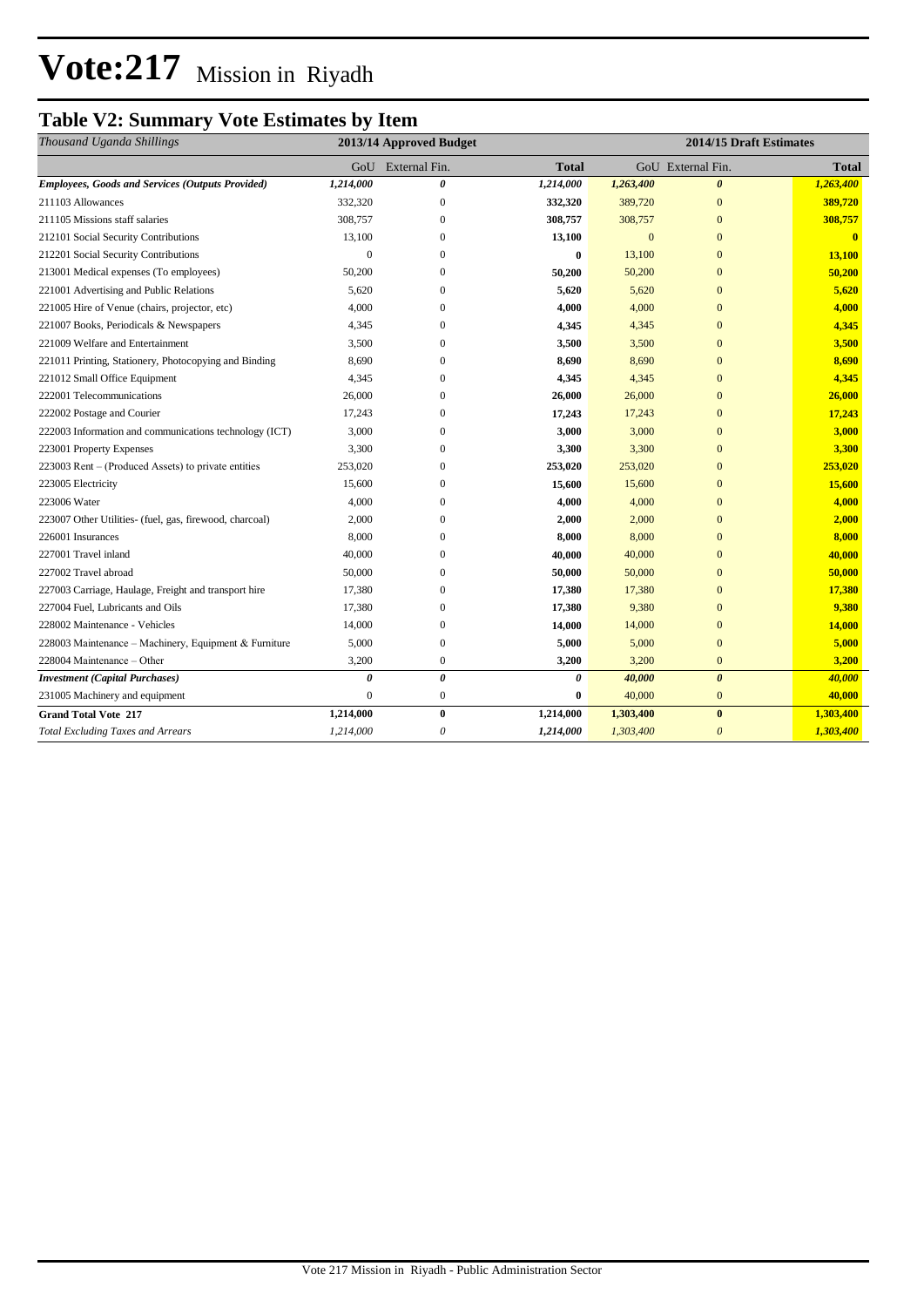## **Vote:217** Mission in Riyadh

### **Table V3: Detailed Estimates by Vote Function, Cost Centre, Output and Item**

#### *Vote Function 1652 Overseas Mission Services*

#### *Recurrent Budget Estimates*

#### **Programme 01 Headquarters Riyadh**

|              | Thousand Uganda Shillings                                            | 2013/14 Approved Budget |                  |              | 2014/15 Draft Estimates |                  |                         |
|--------------|----------------------------------------------------------------------|-------------------------|------------------|--------------|-------------------------|------------------|-------------------------|
|              | <b>Outputs Provided</b>                                              | Wage                    | Non-Wage         | <b>Total</b> | Wage                    | Non Wage         | <b>Total</b>            |
|              | <b>Output:165201 Cooperation frameworks</b>                          |                         |                  |              |                         |                  |                         |
|              | 211103 Allowances                                                    | $\boldsymbol{0}$        | 248,720          | 248,720      | $\mathbf{0}$            | 298,120          | 298,120                 |
|              | 211105 Missions staff salaries                                       | 308,757                 | $\boldsymbol{0}$ | 308,757      | 308,757                 | $\boldsymbol{0}$ | 308,757                 |
|              | 212101 Social Security Contributions                                 | $\boldsymbol{0}$        | 13,100           | 13,100       | $\mathbf{0}$            | $\mathbf{0}$     | $\overline{\mathbf{0}}$ |
|              | 212201 Social Security Contributions                                 | $\boldsymbol{0}$        | $\mathbf{0}$     | $\bf{0}$     | $\mathbf{0}$            | 13,100           | 13,100                  |
|              | 213001 Medical expenses (To employees)                               | $\boldsymbol{0}$        | 45,200           | 45,200       | $\mathbf{0}$            | 45,200           | 45,200                  |
|              | 221001 Advertising and Public Relations                              | $\boldsymbol{0}$        | 620              | 620          | $\mathbf{0}$            | 620              | 620                     |
|              | 221005 Hire of Venue (chairs, projector, etc)                        | $\boldsymbol{0}$        | 2,000            | 2,000        | $\mathbf{0}$            | 2,000            | 2,000                   |
|              | 221007 Books, Periodicals & Newspapers                               | $\boldsymbol{0}$        | 4,345            | 4,345        | $\mathbf{0}$            | 4,345            | 4,345                   |
|              | 221009 Welfare and Entertainment                                     | $\boldsymbol{0}$        | 3,500            | 3,500        | $\mathbf{0}$            | 3,500            | 3,500                   |
|              | 221011 Printing, Stationery, Photocopying and                        | $\boldsymbol{0}$        | 8,690            | 8,690        | $\mathbf{0}$            | 8,690            | 8,690                   |
|              | 221012 Small Office Equipment                                        | $\boldsymbol{0}$        | 4,345            | 4,345        | $\mathbf{0}$            | 4,345            | 4,345                   |
|              | 222001 Telecommunications                                            | $\boldsymbol{0}$        | 26,000           | 26,000       | $\mathbf{0}$            | 26,000           | 26,000                  |
|              | 222002 Postage and Courier                                           | $\boldsymbol{0}$        | 17,243           | 17,243       | $\mathbf{0}$            | 17,243           | 17,243                  |
|              | 222003 Information and communications techn                          | $\boldsymbol{0}$        | 3,000            | 3,000        | $\mathbf{0}$            | 3,000            | 3,000                   |
|              | 223001 Property Expenses                                             | $\boldsymbol{0}$        | 3,300            | 3,300        | $\mathbf{0}$            | 3,300            | 3,300                   |
|              | 223003 Rent – (Produced Assets) to private enti                      | $\boldsymbol{0}$        | 220,780          | 220,780      | $\mathbf{0}$            | 220,780          | 220,780                 |
|              | 223005 Electricity                                                   | $\boldsymbol{0}$        | 15,600           | 15,600       | $\mathbf{0}$            | 15,600           | 15,600                  |
| 223006 Water |                                                                      | $\boldsymbol{0}$        | 4,000            | 4,000        | $\mathbf{0}$            | 4,000            | 4,000                   |
|              | 223007 Other Utilities- (fuel, gas, firewood, cha                    | $\boldsymbol{0}$        | 2,000            | 2,000        | $\mathbf{0}$            | 2,000            | 2,000                   |
|              | 226001 Insurances                                                    | $\mathbf{0}$            | 8,000            | 8,000        | $\mathbf{0}$            | 8,000            | 8,000                   |
|              | 228004 Maintenance – Other                                           | $\mathbf{0}$            | 3,200            | 3,200        | $\mathbf{0}$            | 3,200            | 3,200                   |
|              | Total Cost of Output 165201:                                         | 308,757                 | 633,643          | 942,400      | 308,757                 | 683,043          | 991,800                 |
|              | Output:165202 Consulars services                                     |                         |                  |              |                         |                  |                         |
|              | 211103 Allowances                                                    | $\boldsymbol{0}$        | 53,600           | 53,600       | $\mathbf{0}$            | 61,600           | 61,600                  |
|              | 221005 Hire of Venue (chairs, projector, etc)                        | $\boldsymbol{0}$        | 2,000            | 2,000        | $\mathbf{0}$            | 2,000            | 2,000                   |
|              | 223003 Rent – (Produced Assets) to private enti                      | $\boldsymbol{0}$        | 32,240           | 32,240       | $\mathbf{0}$            | 32,240           | 32,240                  |
|              | 227001 Travel inland                                                 | $\boldsymbol{0}$        | 40,000           | 40,000       | $\mathbf{0}$            | 40,000           | 40,000                  |
|              | 227002 Travel abroad                                                 | $\boldsymbol{0}$        | 50,000           | 50,000       | $\mathbf{0}$            | 50,000           | 50,000                  |
|              | 227003 Carriage, Haulage, Freight and transpor                       | $\boldsymbol{0}$        | 17,380           | 17,380       | $\mathbf{0}$            | 17,380           | 17,380                  |
|              | 227004 Fuel, Lubricants and Oils                                     | $\boldsymbol{0}$        | 17,380           | 17,380       | $\mathbf{0}$            | 9,380            | 9,380                   |
|              | 228002 Maintenance - Vehicles                                        | $\boldsymbol{0}$        | 14,000           | 14,000       | $\mathbf{0}$            | 14,000           | 14,000                  |
|              | 228003 Maintenance – Machinery, Equipment                            | $\boldsymbol{0}$        | 5,000            | 5,000        | $\boldsymbol{0}$        | 5,000            | 5,000                   |
|              | Total Cost of Output 165202:                                         | 0                       | 231,600          | 231,600      | $\boldsymbol{\theta}$   | 231,600          | 231,600                 |
|              | Output:165204 Promotion of trade, tourism, education, and investment |                         |                  |              |                         |                  |                         |
|              | 211103 Allowances                                                    | $\boldsymbol{0}$        | 30,000           | 30,000       | $\boldsymbol{0}$        | 30,000           | 30,000                  |
|              | 213001 Medical expenses (To employees)                               | $\boldsymbol{0}$        | 5,000            | 5,000        | $\boldsymbol{0}$        | 5,000            | 5,000                   |
|              | 221001 Advertising and Public Relations                              | $\boldsymbol{0}$        | 5,000            | 5,000        | $\mathbf{0}$            | 5,000            | 5,000                   |
|              | Total Cost of Output 165204:                                         | 0                       | 40,000           | 40,000       | $\boldsymbol{\theta}$   | 40,000           | 40,000                  |
|              | <b>Total Cost of Outputs Provided</b>                                | 308,757                 | 905,243          | 1,214,000    | 308,757                 | 954,643          | 1,263,400               |
|              | <b>Total Programme 01</b>                                            | 308,757                 | 905,243          | 1,214,000    | 308,757                 | 954,643          | 1,263,400               |
|              | <b>Total Excluding Arrears</b>                                       | 308,757                 | 905,243          | 1,214,000    | 308,757                 | 954,643          | 1,263,400               |

#### *Development Budget Estimates*

#### **Project 1065 Strengthening Mission in Saudi Arabia**

| Thousand Uganda Shillings                                   |     | 2014/15 Draft Estimates<br>2013/14 Approved Budget |              |        |               |              |
|-------------------------------------------------------------|-----|----------------------------------------------------|--------------|--------|---------------|--------------|
| <b>Capital Purchases</b>                                    | GoU | External Fin.                                      | <b>Total</b> | GoU    | External Fin. | <b>Total</b> |
| Output:165277 Purchase of Specialised Machinery & Equipment |     |                                                    |              |        |               |              |
| 231005 Machinery and equipment                              |     |                                                    | 0            | 40,000 |               | 40,000       |
| Total Cost of Output 165277:                                |     |                                                    | 0            | 40,000 |               | 40,000       |
| <b>Total Cost of Capital Purchases</b>                      |     | 0                                                  | 0            | 40.000 |               | 40,000       |
| <b>Total Project 1065</b>                                   |     |                                                    | 0            | 40,000 | $\bf{0}$      | 40,000       |
| <b>Total Excluding Taxes and Arrears</b>                    |     |                                                    | 0            | 40,000 |               | 40,000       |